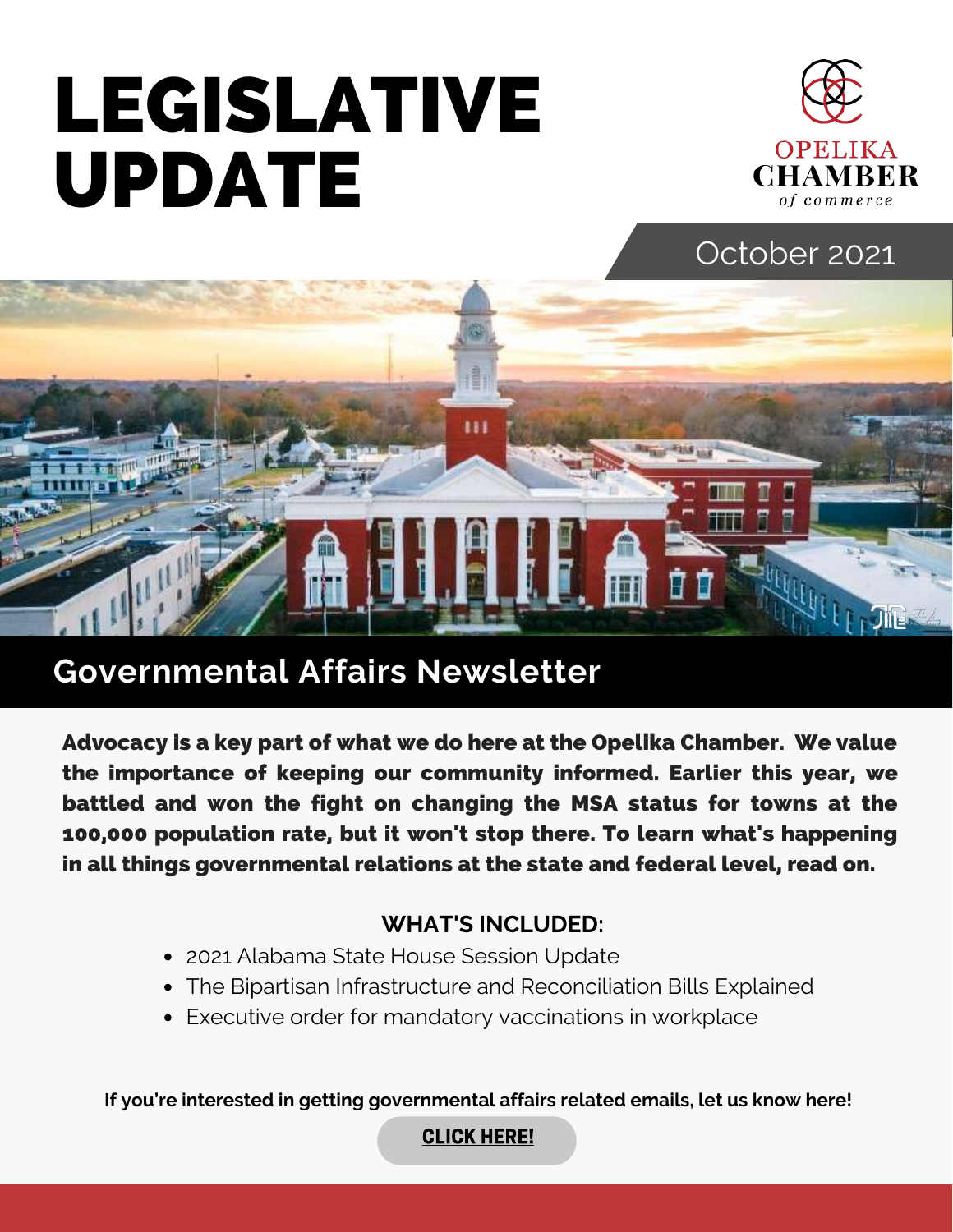

## 2021 Alabama Government Affairs

**The Opelika Chamber of Commerce wants to inform you of all the important happenings in our state government this year. The Alabama Legislature has recently adjourned for the 2021 Regular Session. Many legislative changes were made during this session that may affect members of the Opelika community. They're currently in special session now, so more updates will come later!** 

#### **WHAT YOU NEED TO KNOW**

Governor Kay Ivey signed all bills except one that can be reintroduced at the 2022 session. Overall, the 2021 session was deemed successful after both the General Fund Budget and Education Trust Fund Budget were passed by the Legislature and signed by Governor Ivey. These budgets include pay raises for state employees and education employees that have noteworthy significance as election time draws near.

Other important bills passed were as follows:

- Delayed the filing dates for Alabama state tax returns, conforming to the federal dates.
- Granted limited immunity to employers from good-faith actions related to the COVID pandemic.
- Banned the requirement for vaccine passports
- Economic development incentives
- Authorized medical cannabis

The legislation authorizing a state lottery, casino gaming, and other related fields including an agreement with the Poarch Creek Band of Indians failed to pass on the 29th Legislative Day. House leadership attempted to adopt a last-minute Special Order Calendar for the lottery that not only failed, but caused an explosion of distrust between the House Republicans and Democrats. Unless an agreement can be reached, the lottery and gaming legislature will not be dealt with until its return in January 2022.

Several issues will require special sessions before January 2022, including:

- Redistricting of the Legislature, the State School Board Districts, and the Congressional Districts
- Allocation of COVID relief funds
- Prison construction funding

The Alabama House & Senate is currently in special session to discuss prison construction funding. They will reconvene at noon on Tuesday, January 11, 2022 for the 2022 Regular Session. We plan to keep you updated on all things governmental relations as developments continue to occur in the state of Alabama.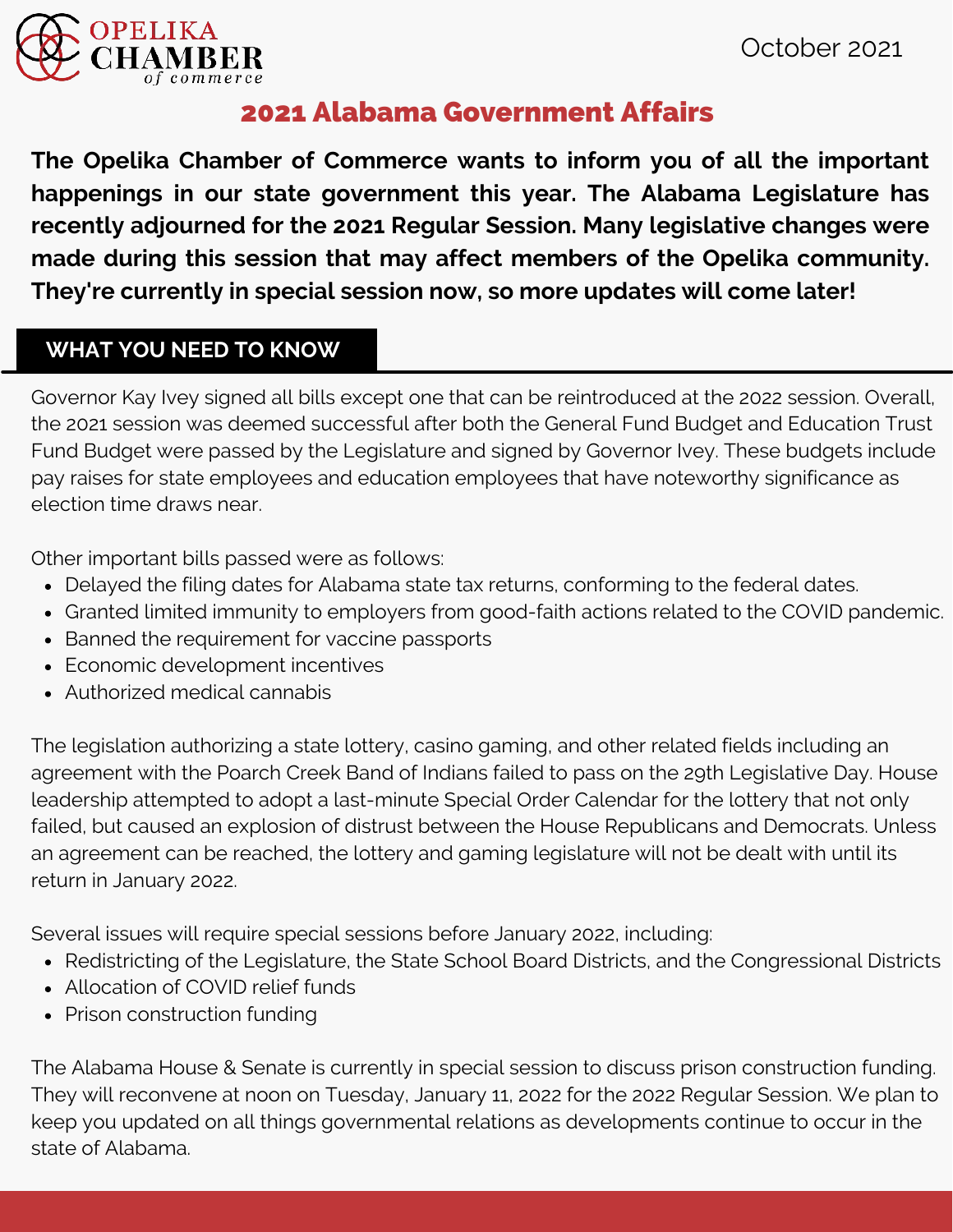

## The Bipartisan Infrastructure and Reconciliation Bills Explained

**To help you better understand what's happening on Capitol Hill with the bipartisan infrastructure and the \$3.5 trillion spend and tax budget, here are two explainers:**

- **[DEADLINE EXPLAINED](https://www.uschamber.com/sites/default/files/us_chamber_deadline_for_iija_explained.pdf?utm_medium=Email&utm_source=SFMC&utm_campaign=&utm_content=)**
- **[RECONCILIATION EXPLAINED](https://www.uschamber.com/sites/default/files/u.s._chamber_reconciliation_explained.pdf?utm_medium=Email&utm_source=SFMC&utm_campaign=&utm_content=)**

**Why it matters:** While some would like to see these two bills tied together to advance, there is no linkage between the two in any rule or order of the House.

**Be smart:** Although Congress passed a continuing resolution to temporarily avoid a government shutdown yesterday, the House continued to debate the Infrastructure Investment and Jobs Act late into the night. We expect a vote today.

**Big picture:** The bipartisan infrastructure bill is the largest federal investment in both public transit, clean drinking water, and waste water infrastructure in American history. It is the largest investment in passenger rail since the creation of Amtrak and makes the single largest dedicated bridge investment since the construction of the interstate highway system. It has earned the support of both business and labor and deserves the support of every member of Congress.

> **Check out President Biden's COVID-19 Action Plan here: <https://www.whitehouse.gov/covidplan/>**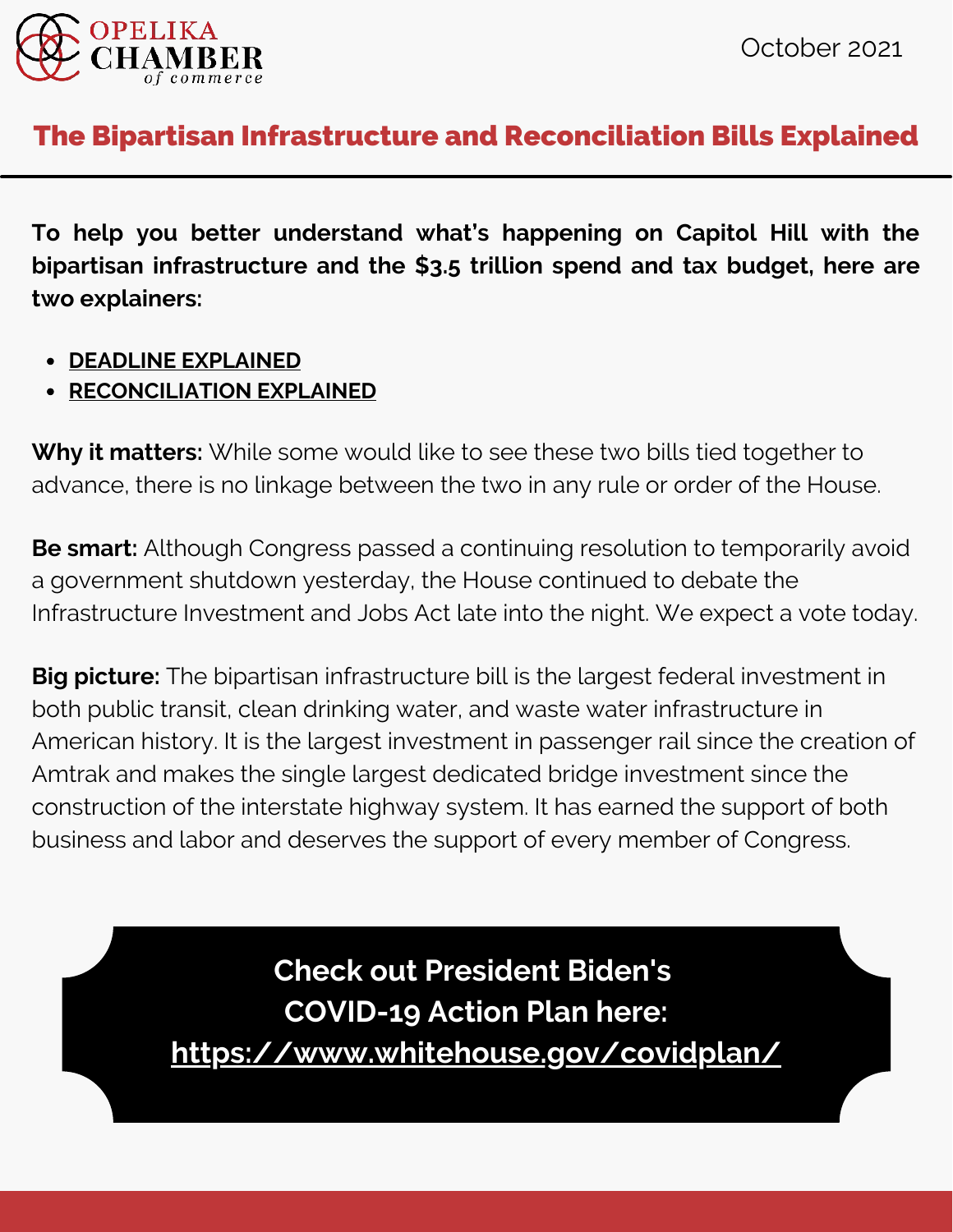

## Mandatory Vaccination for Federal Employees

**President Biden recently issued two executive orders mandating that all federal employees and federal contractors be vaccinated against COVID-19 and ordered OSHA to issue an Emergency Temporary Standard (ETS) requiring employees of companies with 100 or more employees to either be vaccinated or be tested weekly for COVID-19 as part of his "Path out of the Pandemic."**

## What does it mean for your Business?

## **OSHA Emergency Temporary Standard**

President Biden has directed OSHA to develop a rule requiring employers with more than 100 employees to ensure that their workforce is either fully vaccinated or tested weekly. According to the White House:

"The Department of Labor's Occupational Safety and Health Administration (OSHA) is developing a rule that will require all employers with 100 or more employees to ensure their workforce is fully vaccinated or require any workers who remain unvaccinated to produce a negative test result on at least a weekly basis before coming to work. OSHA will issue an Emergency Temporary Standard (ETS) to implement this requirement. This requirement will impact over 80 million workers in private sector businesses with 100+ employees."

First, the ETS will likely be tied up in litigation almost immediately. The standard for issuing an ETS is very high: it requires a showing that employees are in grave danger and that the ETS is necessary to protect employees from such danger. Several governors have already stated that they would challenge the ETS when it is issued. Whether or not the plaintiffs are successful, you can be certain that there will be a multitude of lawsuits filed against its enforcement.